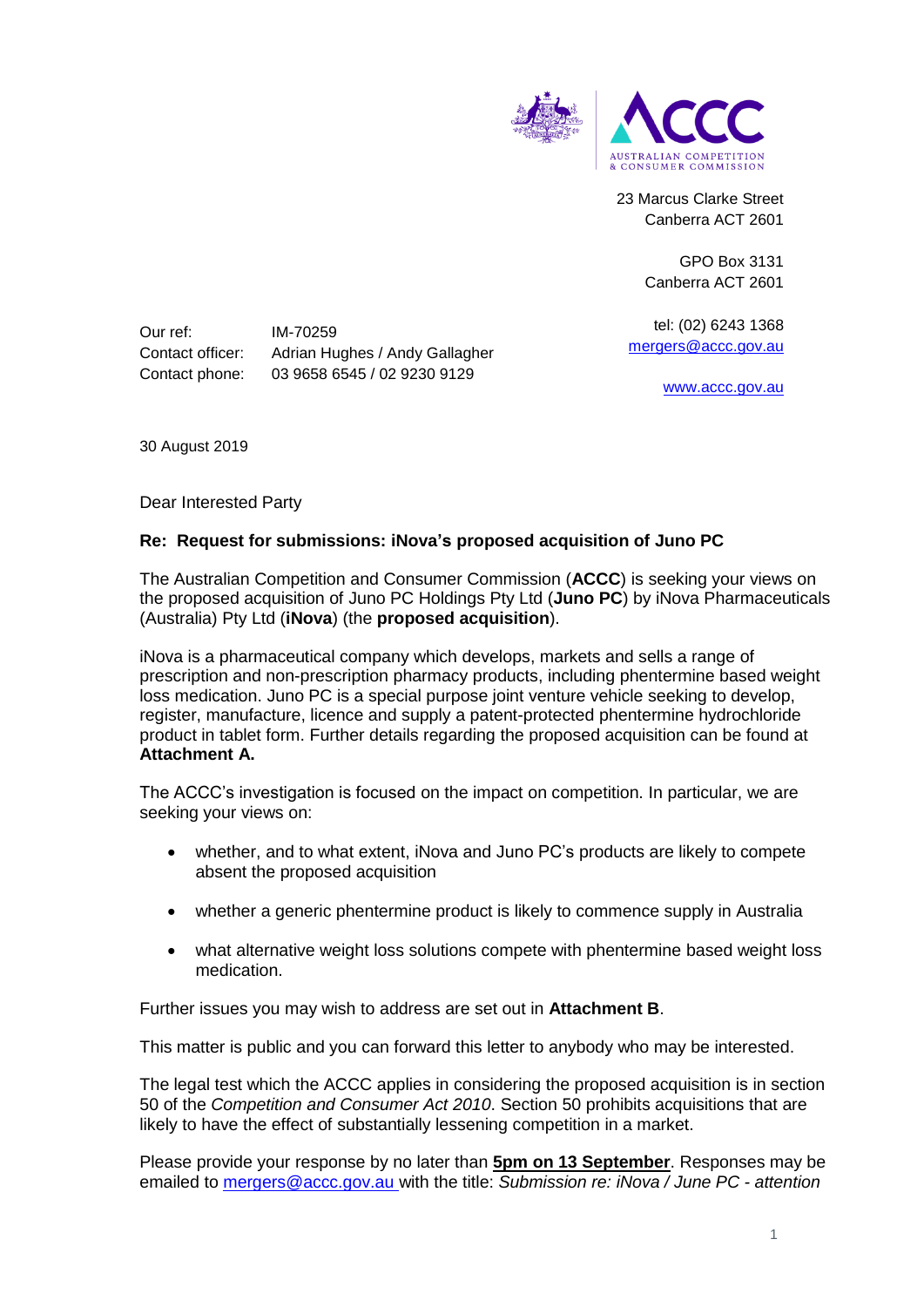*Adrian Hughes/Andy Gallagher.* If you would like to arrange a time to discuss the matter with ACCC officers, or have any questions about this letter, please contact Adrian Hughes on 03 9658 6545 or Andy Gallagher on 02 9230 9129.

Updates regarding the ACCC's investigation will be available on the ACCC's Public Mergers Register at [\(ACCC mergers register\)](http://www.accc.gov.au/mergersregister).

## *Confidentiality of submissions*

The ACCC will not publish submissions regarding the proposed acquisition. We will not disclose submissions to third parties (except our advisors/consultants) unless compelled by law (for example, under freedom of information legislation or during court proceedings) or in accordance with s155AAA of the *Competition and Consumer Act 2010*. Where the ACCC is required to disclose confidential information, the ACCC will notify you in advance where possible so that you may have an opportunity to be heard. Therefore, if the information provided to the ACCC is of a confidential nature, please indicate as such. Our *[Informal Merger Review Process Guidelines](https://www.accc.gov.au/publications/informal-merger-review-process-guidelines-2013)* contain more information on confidentiality.

Yours sincerely

Tom Leuner General Manager Merger Investigations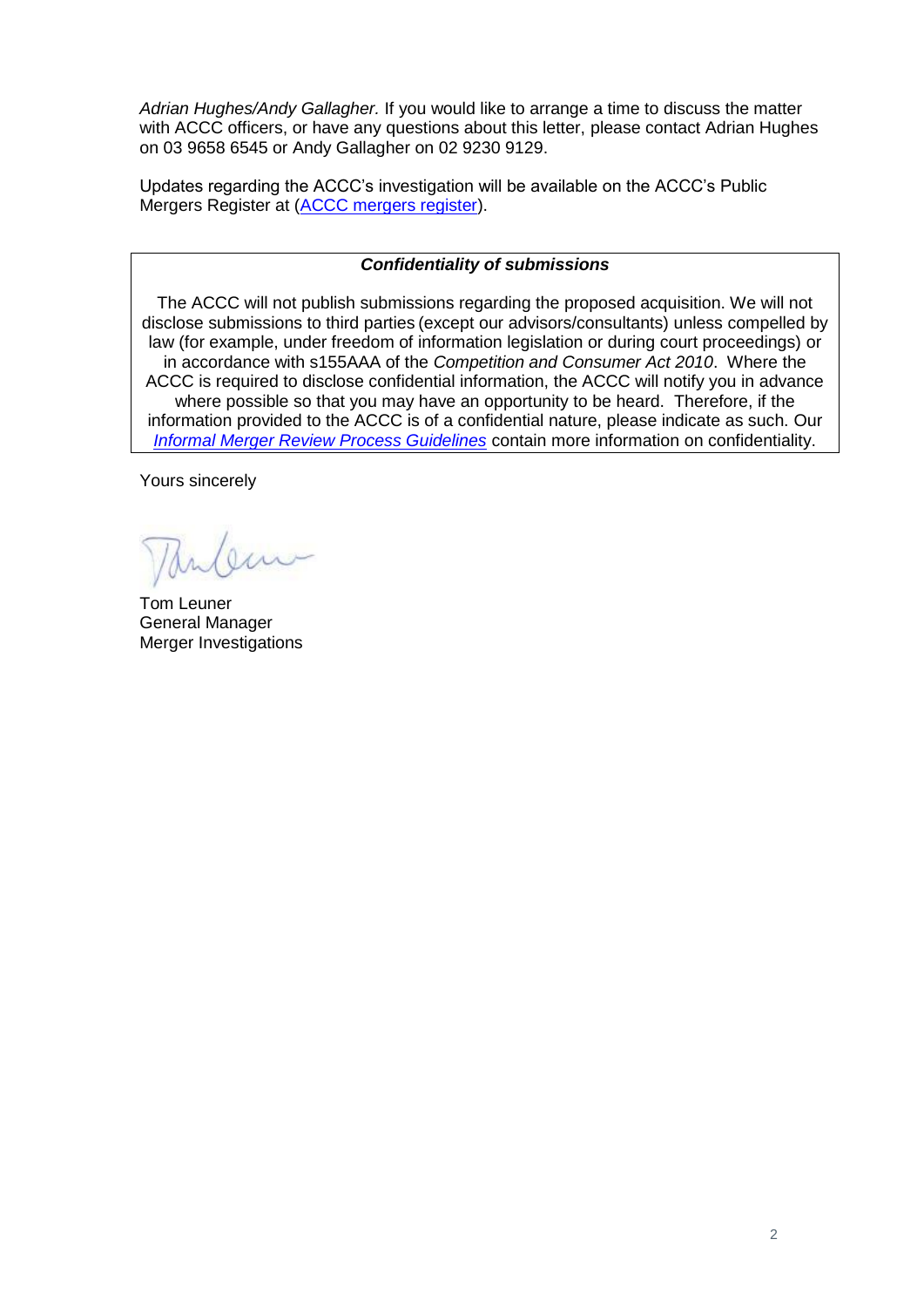# **iNova**

iNova is a pharmaceutical company which develops, markets and sells a range of prescription medicines and non-prescription pharmacy products to over 20 countries across Asia, Australasia, and Africa.

iNova supplies products primarily in the areas of:

- weight management
- pain management
- dermatology
- cardiology
- respiratory health
- allergy.

iNova currently supplies three pharmacotherapy products for weight loss:

- Duromine—a branded, prescription-only, phentermine based medication in the form of a capsule. It works by suppressing hunger and stimulating energy expenditure by directly affecting the area of the brain that controls appetite
- Metermine—a generic version of Duromine, and
- Contrave—a naltrexone hydrochloride and bupropion hydrochloride medication. It works by suppressing appetite and reducing food cravings.

Details of the broader range of products supplied by iNova in Australia can be found at [https://www.inovapharma.com.au](https://www.inovapharma.com.au/)

## **Juno PC**

Juno PC is a special purpose joint venture vehicle seeking to develop, register, manufacture, licence and supply a patent-protected, branded phentermine hydrochloride product in the form of a tablet. The product is in the development phase, and currently in the process of Therapeutic Goods Administration (**TGA**) review.

Juno PC is partially owned by Juno Pharmaceuticals Pty Ltd (**Juno Pharma**) which specialises in hospital and speciality post-patent pharmaceuticals.

Details of the broader range of products supplied by Juno Pharma in Australia can be found at [https://www.junopharm.com.au](https://www.junopharm.com.au/)

## **The proposed acquisition**

iNova is proposing to acquire 100% of the shares in Juno PC.

## **Competitive overlap**

iNova and Juno PC will overlap (once Juno PC's product enters the market) in the supply of prescription weight loss medication, containing phentermine as an active ingredient.

The active ingredient, phentermine, is an amphetamine. Amphetamines indicated for obesity are classified within the EphMRA ATC31 A08A class (anti-obesity preparations, excluding dietetics).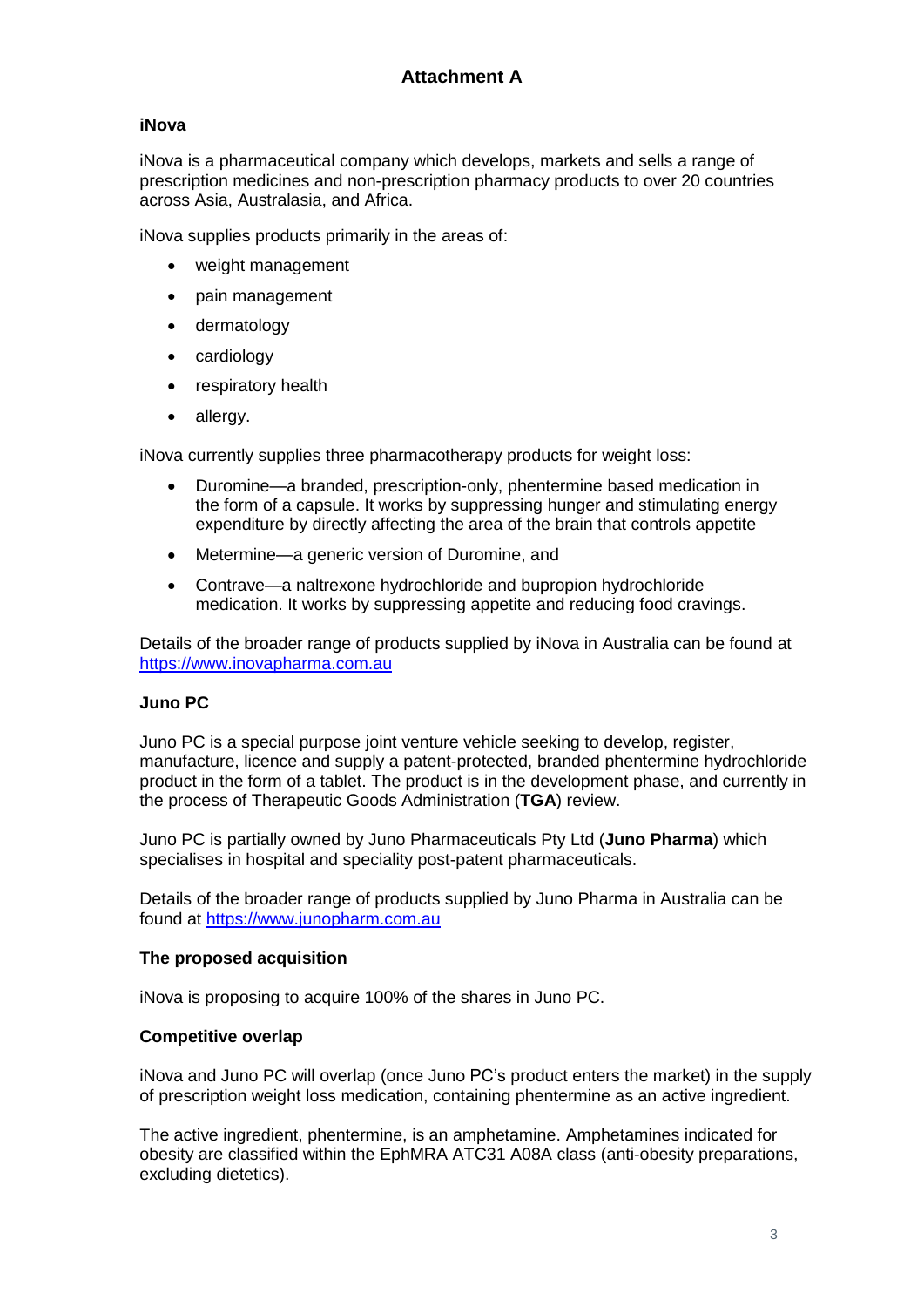# **Questions for all market participants**

- 1. Please provide a brief description of your business or organisation.
- 2. Please outline the reasons for your interest in the proposed acquisition, including any commercial relationship/s you have with either iNova or Juno PC (or their related companies).
- 3. Identify iNova's closest competitors for weight loss solutions, in particular its Duromine product.

Please describe these competitors including whether they supply products with a similar action or effect to iNova, and whether they compete through a particular distribution channel, such as pharmacies or hospitals.

- 4. Please discuss whether, and to what extent, the following types of weight loss products compete with iNova's phentermine based products (Duromine and Metermine):
	- a. class A08A products (including Saxenda, Contrave etc.)
	- b. class A06A products (diet formulations for treatment of obesity, including Optifast etc.)
	- c. class V06D (other nutrients for weight loss)
	- d. any other products or services you consider relevant, for example bariatric surgery.
- 5. What impact do you think a new phentermine based product from Juno PCwould have on iNova's phentermine based products (if the proposed acquisition does not proceed), including in relation to price?
- 6. In the absence of the proposed acquisition, how could Juno PC bring its product to market? For example, could Juno PC partner with any other market participant to market and distribute its product?
- 7. Are patients likely to switch to or from alternative products and/or services in response to a change in the price of phentermine based weight loss medication?

In your answer, please consider the costs involved in patients switching and any history of such switching.

8. Please discuss the likelihood of new entry into the supply of A08A class pharmaceuticals.

In your response please have regard to:

- a. costs and time required to develop and supply a new product
- b. scale required to be competitive
- c. importance of brand and customer relationships
- d. intellectual property and licensing
- e. regulatory approvals
- f. exclusivity arrangements